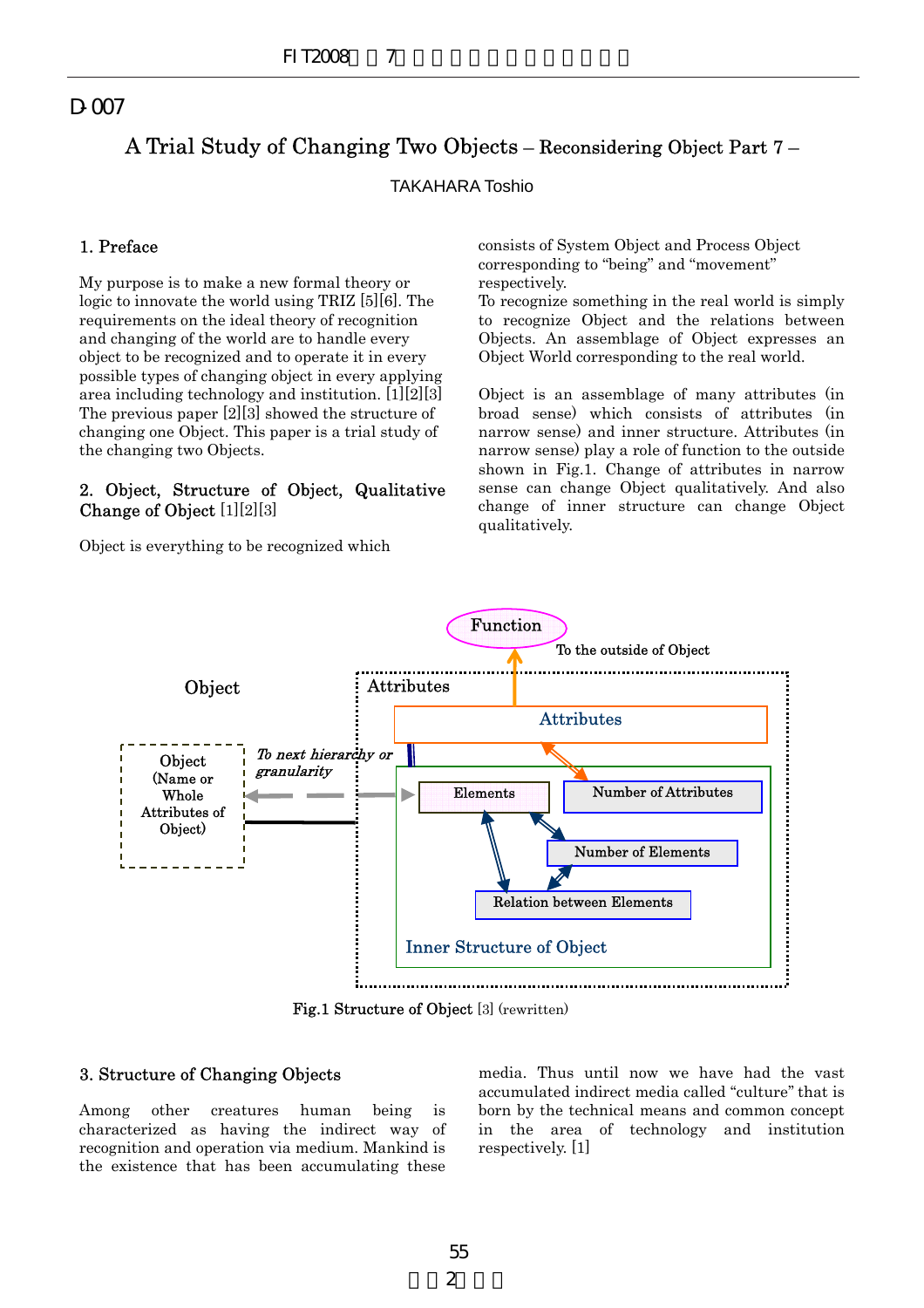Generating object is realized by the principle of intermediary which means to appear on the stage of Object World or by changing inner structure of Object to generate a new Object.

Example of the principle of intermediary is shown in Fig.2.



Fig.2 Example of the Principle of Intermediary

The principle of segmentation consists of segmentation of attributes and that of Object.

The principle of merging consists of merging of attributes and that of Object.

Except these basic principles of changing number of attributes or Objects, there are many principles of changing attributes of Object. These principles are a part of the 40 principles in TRIZ. [5]

The history of human being is the accumulations of changing Objects. The basic element of these accumulations in human history is changing number of objects which consists of generation of a Object, segmentation of the Object into two Objects and merging them into one. In this elemental process we may see segmentation of attributes proceeds segmentation of Object at finer granularity. Or we may see merging of Object proceeds merging of attributes at finer granularity. This is shown in Fig.3. This is the simplified history of human being from the viewpoint of Object.

Changing Object consists of changing number of Objects including change zero to one and one to zero, changing number of attributes and changing attributes of Objects itself.

The previous paper [2][3] explained the form of changing Object within one Object. This form plays a part in the whole structure of changing Objects within two Objects in Fig. 1. But the previous papers did not tell how to change two Objects.



Fig.3 Structure of Changing Objects within Two Attributes and Two Objects

# 4. Structure of Changing Objects within Two **Objects**

So we want a form of changing Objects within two attributes and Objects. Here I try to enumerate several types of changing Object within two attributes and two Objects. This is a mixture of intentional change which I call Resolving Differences [3], unintentional change and autonomous change including contradiction in the area of technology and institution.

### 1) Change number of Objects: zero to one, one to zero

11) Birth of Object (by the principle of intermediary)

12) Deleting Object

2) Movement of one attribute

- 21) Movement without changing attribute
- 22) Not qualitative change of attribute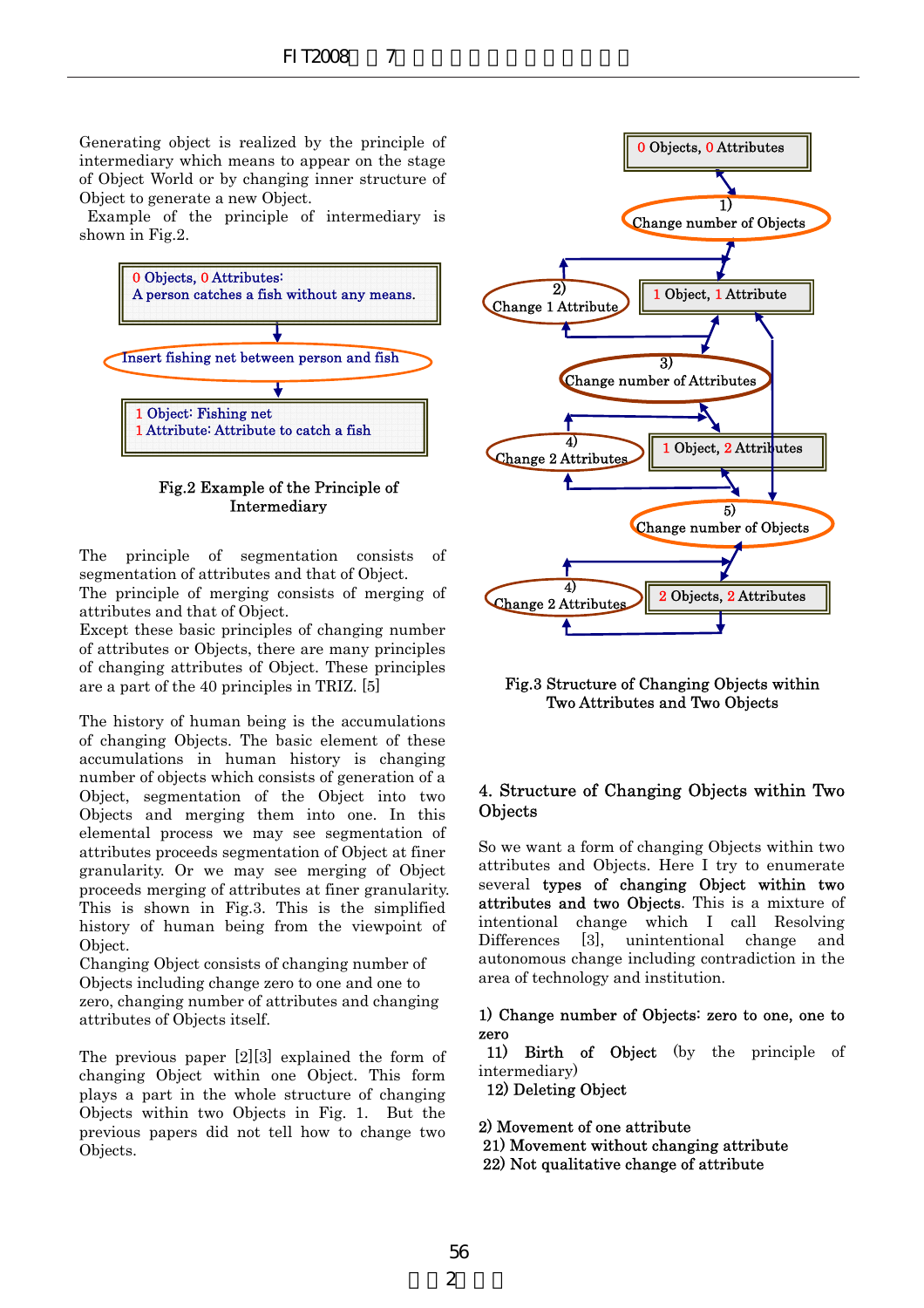#### 23) Qualitative change of attribute

231) Extinguish attribute

232) Transform to another attribute

#### 3) Change number of Attributes: one to two, two to one

31) Segmentation into two attributes (by the principle of segmentation)

 311) Segmentation into two attributes by bringing in a new usage of Object different from a existing usage.

E.g. Adding exchange to useful thing having an attribute of usefulness can bring in a new attribute. [4]

 312) Segmentation into two attributes by changing inner structure of Object

32) Merging into one attribute (by the principle of merging).

#### 4) Movement of two attributes

If there is no interaction between two attributes, we can treat this as changing one attribute.

# 41) Movement without changing attributes.

411) Movement that is not contradiction without changing attributes

412) Movement of contradiction without changing attributes: Type 1 allowing contradiction to go on

E.g. "It is a contradiction to depict one body as constantly falling towards another, and as, at the same time, constantly flying away from it. The ellipse is a form of motion which, while allowing this contradiction to go on, at the same time reconciles it" [4]

#### 42) Movement with "not qualitative" change of attributes to meet each proper value

 421) Movement that is not contradiction with "not qualitative" change of attributes to meet each proper value

E.g. Solving "technical or physical contradiction" in TRIZ [5]

 422) Movement of contradiction with "not qualitative" change of attributes to meet each proper value: Type 2 allowing contradiction to go on

E.g. Solving "technical or physical contradiction" in TRIZ

#### 43) Movement with qualitative change of attributes

431) Movement that is not contradiction with

qualitative change of attributes to meet each proper value

E.g. Solving "technical or physical contradiction" in TRIZ

432) Movement of contradiction with qualitative change of attributes

4321) Movement to transform attributes: Type 3 allowing contradiction to go on

E.g. Through early stage of exchange commodity the concept of exchange value emerged little by little. [4]

4322) Movement of contradiction with qualitative change of attributes to meet each proper value: Type 2 allowing contradiction to go on

E.g. Solving "technical or physical contradiction" in TRIZ

#### 5) Change number of Objects: one to two, two to one

51) Segmentation of Object into two Objects (by the principle of segmentation): Type 4 allowing contradiction to go on.

E.g. The differentiation of commodities into commodities and money [4]

52) Merging into one Object (by the principle of merging): This may be movement to delete contradiction.

#### 5. An Example of Movement of Commodity

An example of movement of commodity that is a story of the birth of money is as follows. [4]

#### First stage

311) Segmentation into two attributes by bringing in a new usage of Object different from a usual usage.

E.g. One day without institution of money. A person has a useful thing. He or she wants to exchange this to another useful thing. Adding exchange as institutional activity not technical activity to useful thing having an attribute of usefulness can bring in a new attribute to be exchangeable. [4] FIT2008 7<br> **Example 12008** 7<br> **Example 12008** 1700 proper value of the strictivite<br>
buttes: one to two, two<br>
in TRIZ<br>
buttes:  $\frac{1321}{4221}$  Movement of case<br>
two attributes by the change of attributes<br>  $\frac{1321}{4221}$  M

Second stage

4322) Movement to transform attributes

E.g. Through early stage of exchange useful thing, the concept of exchange-value emerged little by little. At the same time useful thing become commodity little by little. [4]